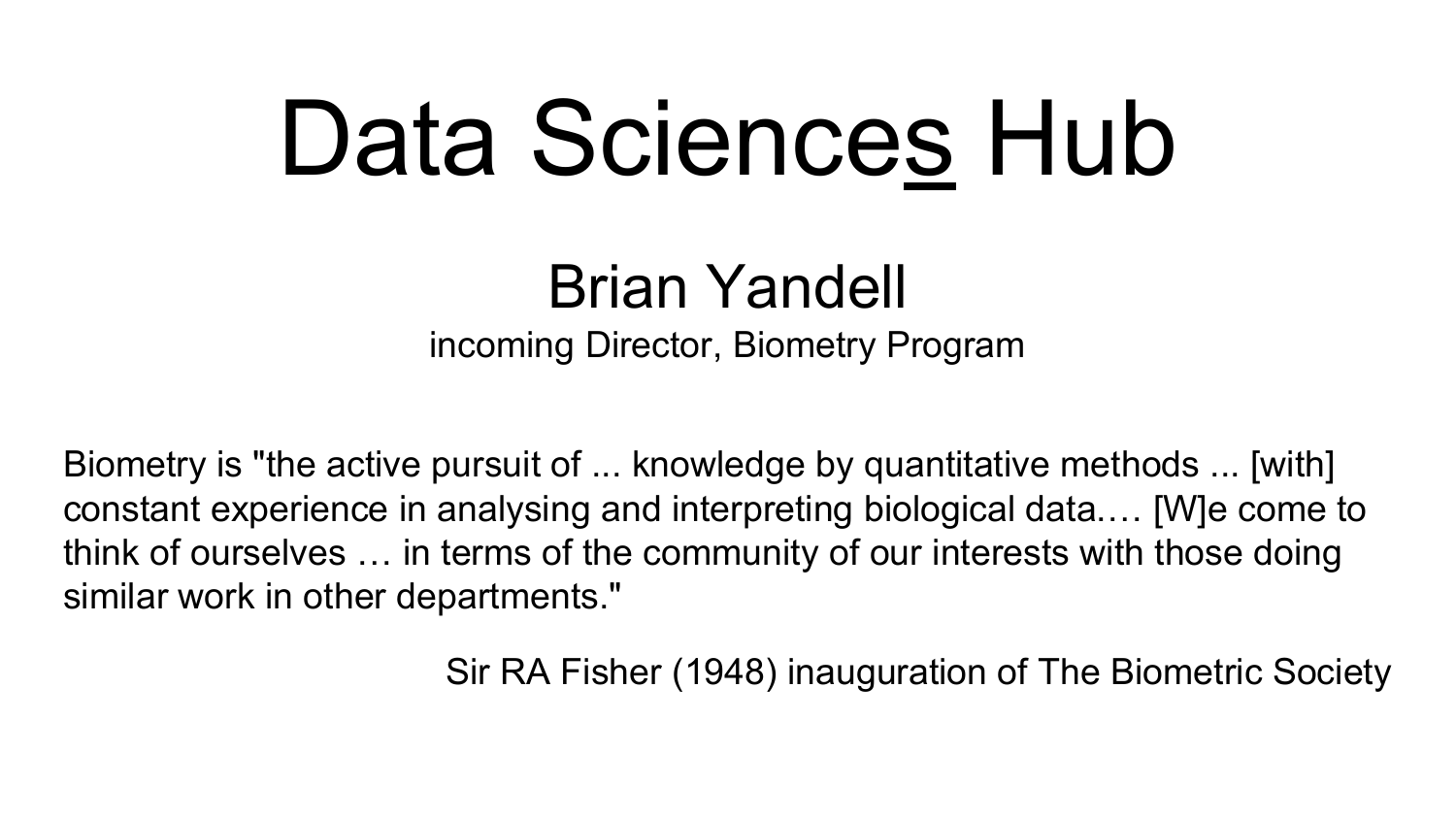### where is the campus not meeting data sciences needs?

- **Campus-wide consulting access to plan & design data projects** 
	- statistical design to conceive & plan study
	- computational building blocks
	- engineering scale-up to deploy products
	- artistic visualization and communication of findings
- **Community of practice** across data sciences
	- inclusive access for all students, faculty & staff
	- training in data literacy & data competencies
	- shared teaching modules across domains
	- diversity of thought to tackle today's wicked problems
- Translating ideas into **reusable** pipelines & **deployed** apps
	- automate key steps to catalyze research collaborations
	- produce apps to share results broadly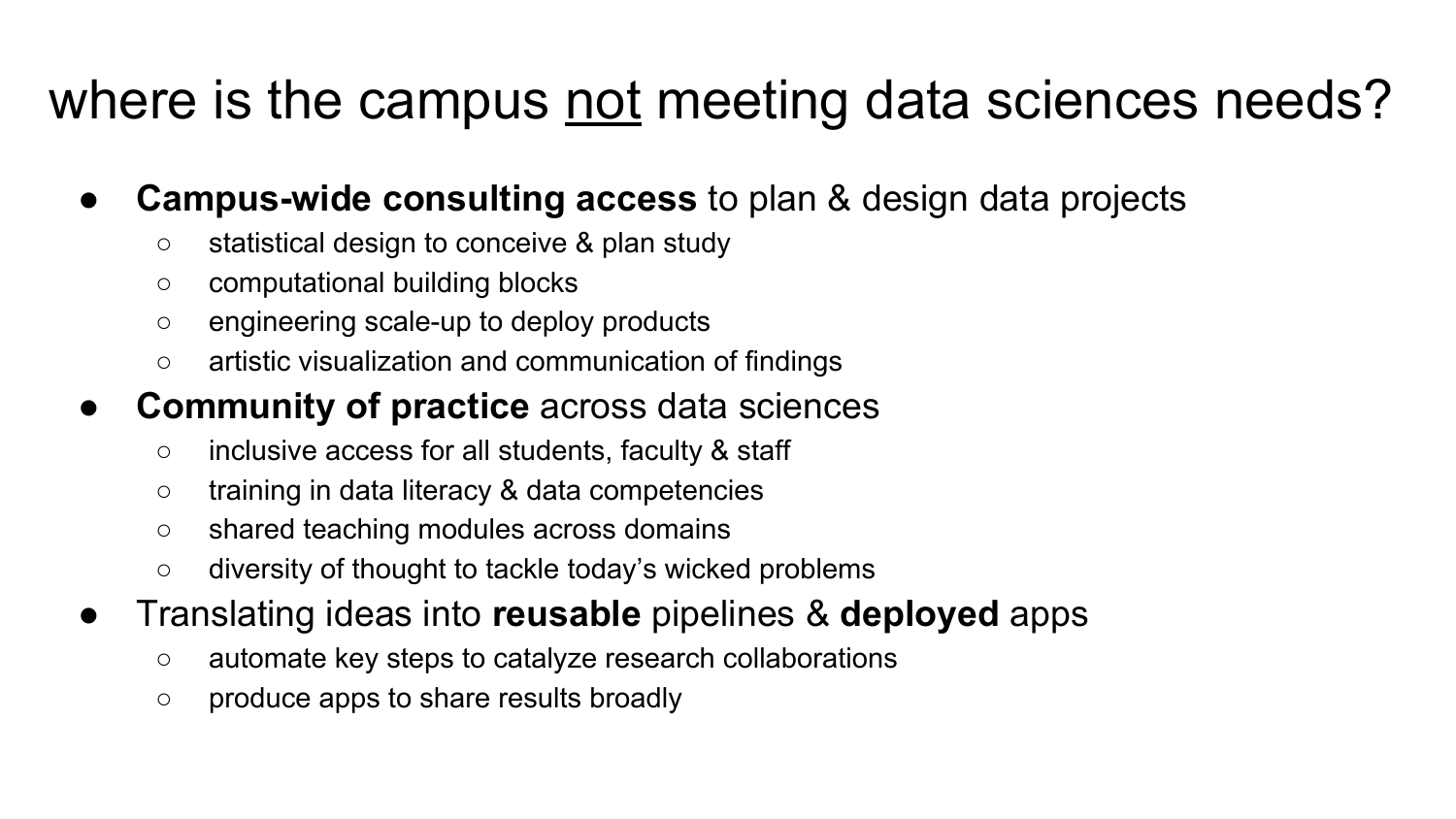#### mouse genome team research pipeline



Attie lab (Biochem) Broman lab (BMI) Kendziorski lab (BMI) Keles lab (BMI) Rey lab (Microb Sci) Coon lab (Chem) Yandell lab (Biometry)

Churchill lab (Jax, ME) phenome.jax.org Williams lab (UT Memphis) Prins lab (Groningen, Neth) genenetwork.org Oak Ridge NL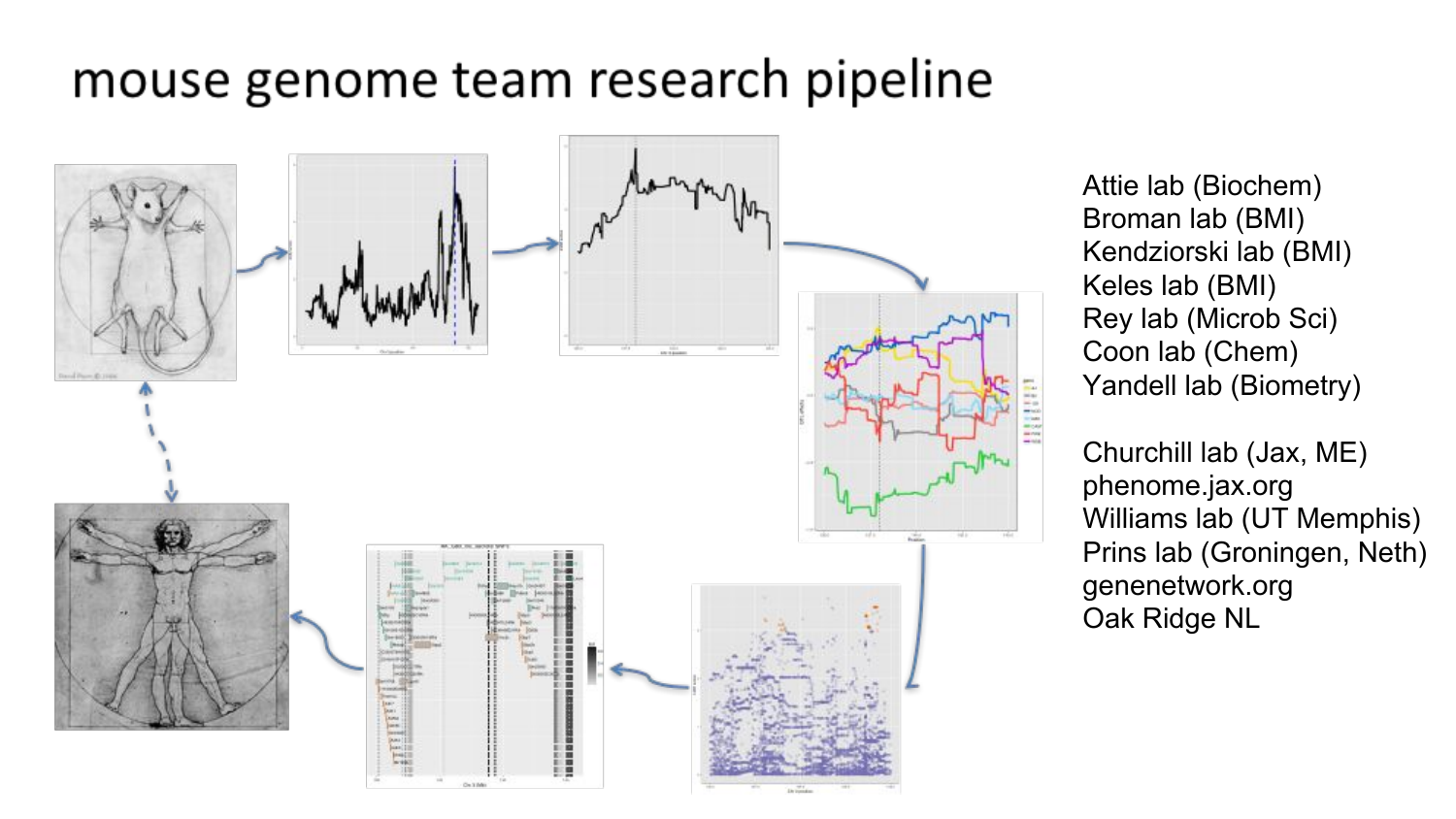#### maize genome team research pipeline



Kaeppler lab (Agronomy) Spalding lab (Botany) de Leon lab (Agronomy) WI Crop Innovation Ctr

Broman lab (BMI) Yandell lab (Biometry)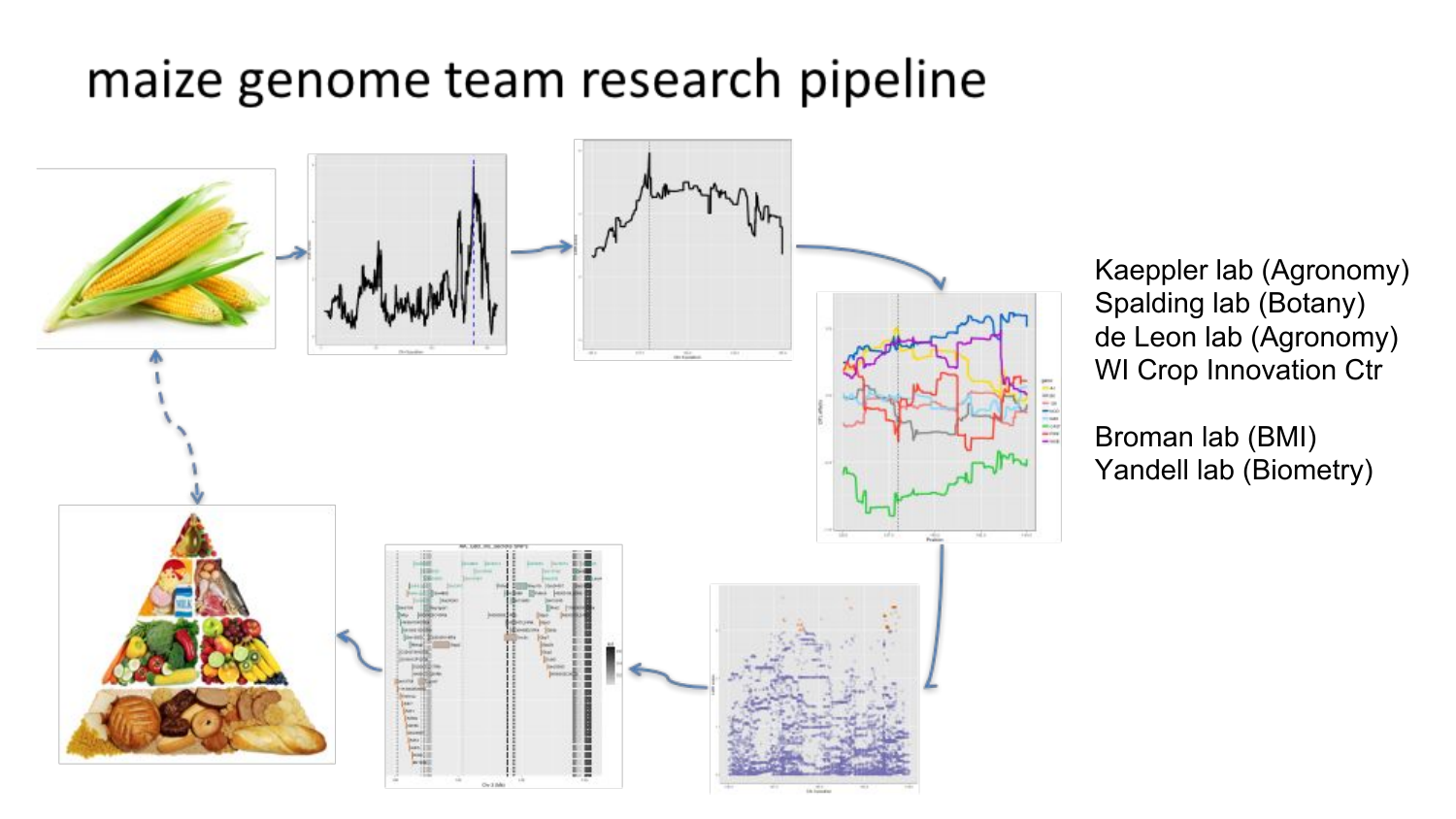#### what is needed to move data sciences to the next level?

- Create **campus-wide access** to collaboration
	- recognize added value of existing consulting & collaboration facilities on campus
	- leverage these to provide broader access
	- develop campus infrastructure & community of practice

#### Foster **culture of research integrity** in team science

- emphasize (early) planning and design
- understand data in context of each project
- be careful about misleading shortcuts
- not simply access to new analytics toolbox
- more data does not always mean better science